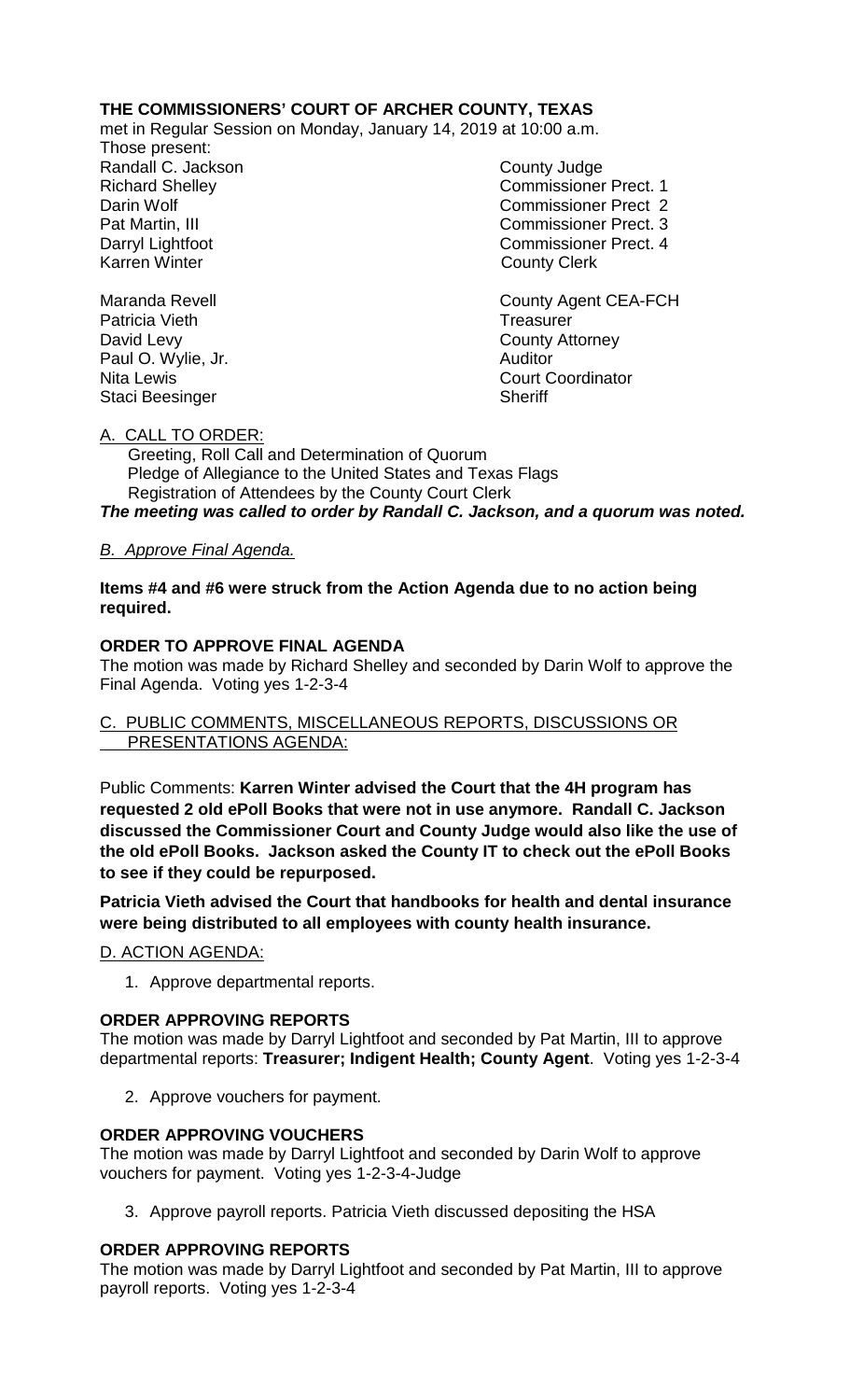- **4.** Approve line item transfers. **Removed.**
- 5. Approve Education Certificates.

## **ORDER APPROVING CERTIFICATES**

The motion was made by Randall C. Jackson and seconded by Richard Shelley to approve education certificates: **Lori Rutledge; Karren Winter**. Voting yes 1-2-3-4- Judge

- 6. Approve Publisher's Certificates. **Removed.**
- 7. Approve Minutes from previous month December, 2018.

## **ORDER APPROVING MINUTES**

The motion was made by Richard Shelley and seconded by Darryl Lightfoot to approve minutes from December 2018. Voting yes 1-2-3-4-Judge

8. Special Budget Amendment to Certify revenue received from automobile insurance claim. (Sheriff's Office)

## **ORDER TO CERTIFY FUNDS**

The motion was made by Pat Martin, III and seconded by Darryl Lightfoot to certify revenue from insurance claim on Sheriff's department vehicle in the amount of \$3,375.45. Voting yes 1-2-3-4-Judge

| <b>Department – Account</b> | <b>Account Name</b>       | <b>Increase</b> | <b>Decrease</b> |
|-----------------------------|---------------------------|-----------------|-----------------|
| 010.0310.1233               | Miscellaneous Income      | 3,375.45        |                 |
| 010.0425.0607               | <b>Auto Repairs/Maint</b> | 3,375.45        |                 |

9. Special Budget Amendment to Certify revenue received from Archer County Jr. Livestock Show Association. (Grant Funds for updating show barn)

#### **ORDER TO CERTIFY FUNDS**

The motion was made by Darryl Lightfoot and seconded by Darin Wolf to approve revenue received on grants from the Archer County Jr. Livestock Show Association for show barn repairs. Voting yes 1-2-3-4-Judge

| <b>Department - Account</b> | <b>Account Name</b>  | <b>Increase</b> | <b>Decrease</b> |
|-----------------------------|----------------------|-----------------|-----------------|
| 010.0310.1233               | Miscellaneous Income | 16,500.00       |                 |
| 010.0411.0771               | AC Showbarn Expense  | 16,500.00       |                 |

- **10.**Discuss County funding for renovations made at the Archer County Jr Livestock show barn. **Paul O. Wylie, Jr. discussed the renovation funding for the Show Barn in the amount of \$27,210.74. No action taken.**
- **11.**Archer County Extension Service *Quarterly Report* presented by Maranda Revell. **Maranda Revell gave an update on the current 4H projects. Revell advised the Court that the search for a new agent has begun. Darin Wolf complimented Revell on the job well done for the County Livestock Show.**
- 12.Consider and/or take action on furnishings for the office of Justice of the Peace #3. **Patricia Vieth discussed office furnishings: desk and chair for Justice of the Peace, Precinct 3.**

#### **ORDER TO PURCHASE FURNISHINGS**

The motion was made by Richard Shelley and seconded by Pat Martin, III to approve the purchase of furnishings for the office of the Justice of the Peace, Precinct 3 in the amount of \$800.00. Voting yes 1-2-3-4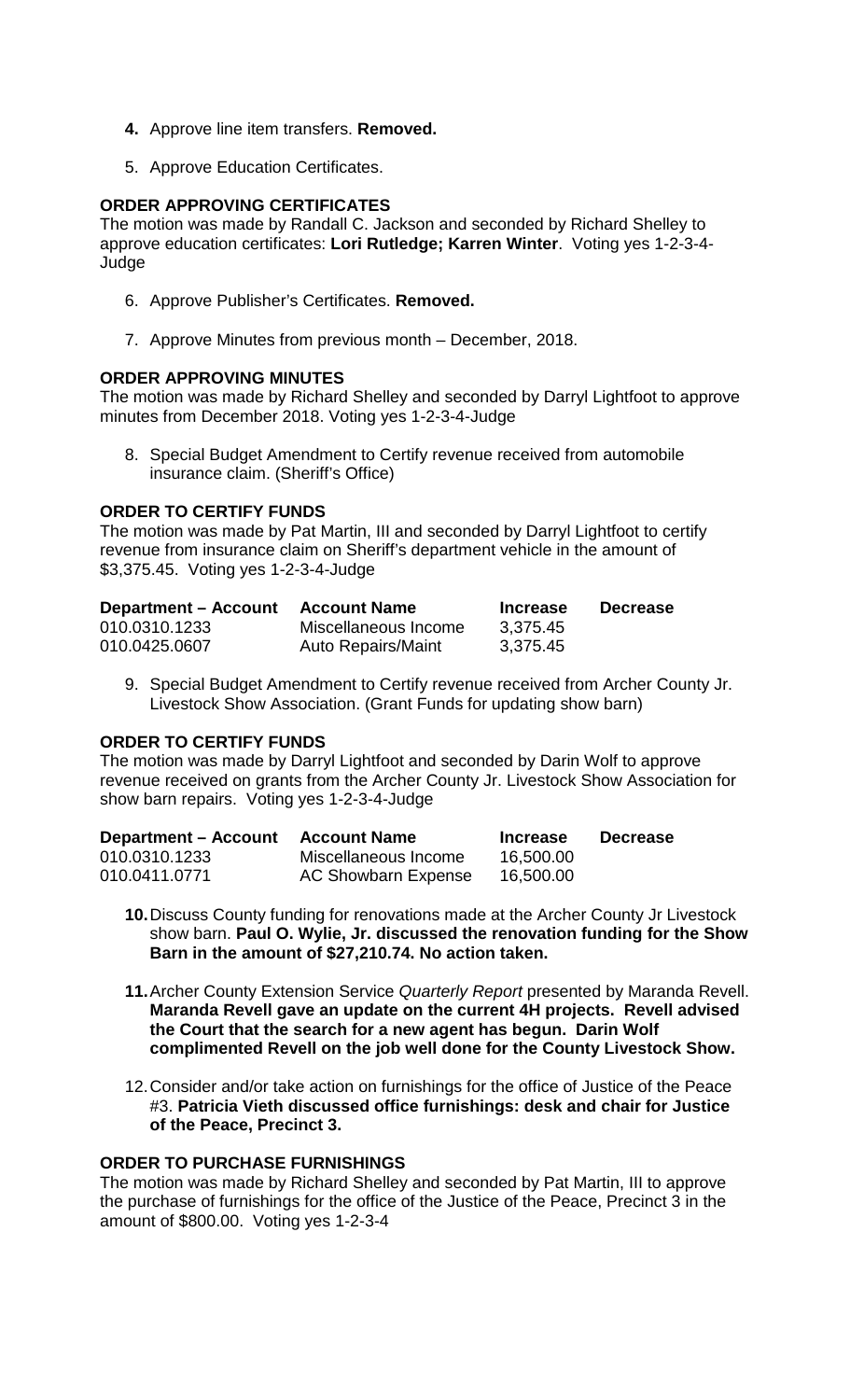- **13.**Discuss and/or take action on tabled item #1 from the December 26, 2018 agenda in regards to *Otis Elevator Renewal Voucher.* **Patricia Vieth reported that she had not received a return call from Otis Elevator. No action taken.**
- 14.Discuss and/or take action on tabled item #8 from the December 26, 2018 agenda in regards to *Computers and Computer Software.* Randall C. Jackson discussed that 2 computers needed to be added to rotation contract, one for District Clerk and one for the County Attorney. Jackson

## **ORDER TO APPROVE COMPUTERS TO CONTRACT**

The motion was made by Darryl Lightfoot and seconded by Richard Shelley to approve adding computers to county rotation contract. Voting yes 1-2-3-4

**15.**Discuss and/or take action on request to close Kunkel Lane in Archer County, Texas. **Jimmy Laferney discussed a dead-end road that runs through his property off Kinsey Rd. He requests the road be vacated. David Levy discussed the posting requirements and to have a public hearing after the posting.**

## **ORDER TO ADVERTISE PUBLIC HEARING**

The motion was made by Pat Martin, III and seconded by Richard Shelley to advertise to close Kunkel Lane for February 11, 2019 at 9:30 a.m. Voting yes 1-2-3-4-Judge

- **16.**Discuss and/or take action on Trinity Hills Wind Farm Repowering Project. **Randall C. Jackson discussed a conference call from Ares Management team due to a weather-related cancelled meeting. David Levy discussed the tax abatement with BP who they purchased the wind farm from. Levy reported that he had sent them a road use agreement that needed to be in place. Paul O. Wylie, Jr. discussed the taxing value of the current wind farm. No action taken.**
- **17.**Discuss and/or take action on new vehicle for Ag Extension Agent. **Randall C. Jackson discussed a suburban for the County Agent. Mike Cuba with American National Leasing discussed the options that were available.**

# **ORDER TO TRADE-IN VEHICLE**

The motion was made by Darin Wolf and seconded by Pat Martin, III to use 2006 F250 Ford pickup as a trade in for leasing of County Agent vehicle. Voting yes 1-2-3-4-Judge

#### **ORDER TO LEASE VEHICLE**

The motion was made by Randall C. Jackson and seconded by Darin Wolf to approve a 36 months lease with residual from American National Leasing for a new Chevrolet Suburban for Ag Extension Agent vehicle. Voting yes 1-2-4-Judge; Abstain 3

18.Discuss and/or take action on the status of Farmer/Wolf Road.

# **ORDER TO SEND CERTIFIED LETTER**

The motion was made by Pat Martin, III and seconded by Darin Wolf to approve David Levy to send a certified letter to Bill Brown concerning property on Farmer/Wolf Road. Voting yes 1-2-3-4-Judge

**19.**Discuss and/or take action on Mitigation Plan for Nortex Regional Counties. **Randall C. Jackson discussed meeting to be held in Young County Jan. 22, 2019 at 5:00p.m. No action taken.**

20.Consider and/or approve declaring old/obsolete items as salvage.

#### **ORDER DECLARING OFFICE EQUIPMENT SALVAGE**

The motion was made by Darin Wolf and seconded by Darryl Lightfoot to declare office equipment salvage. Voting yes 1-2-3-4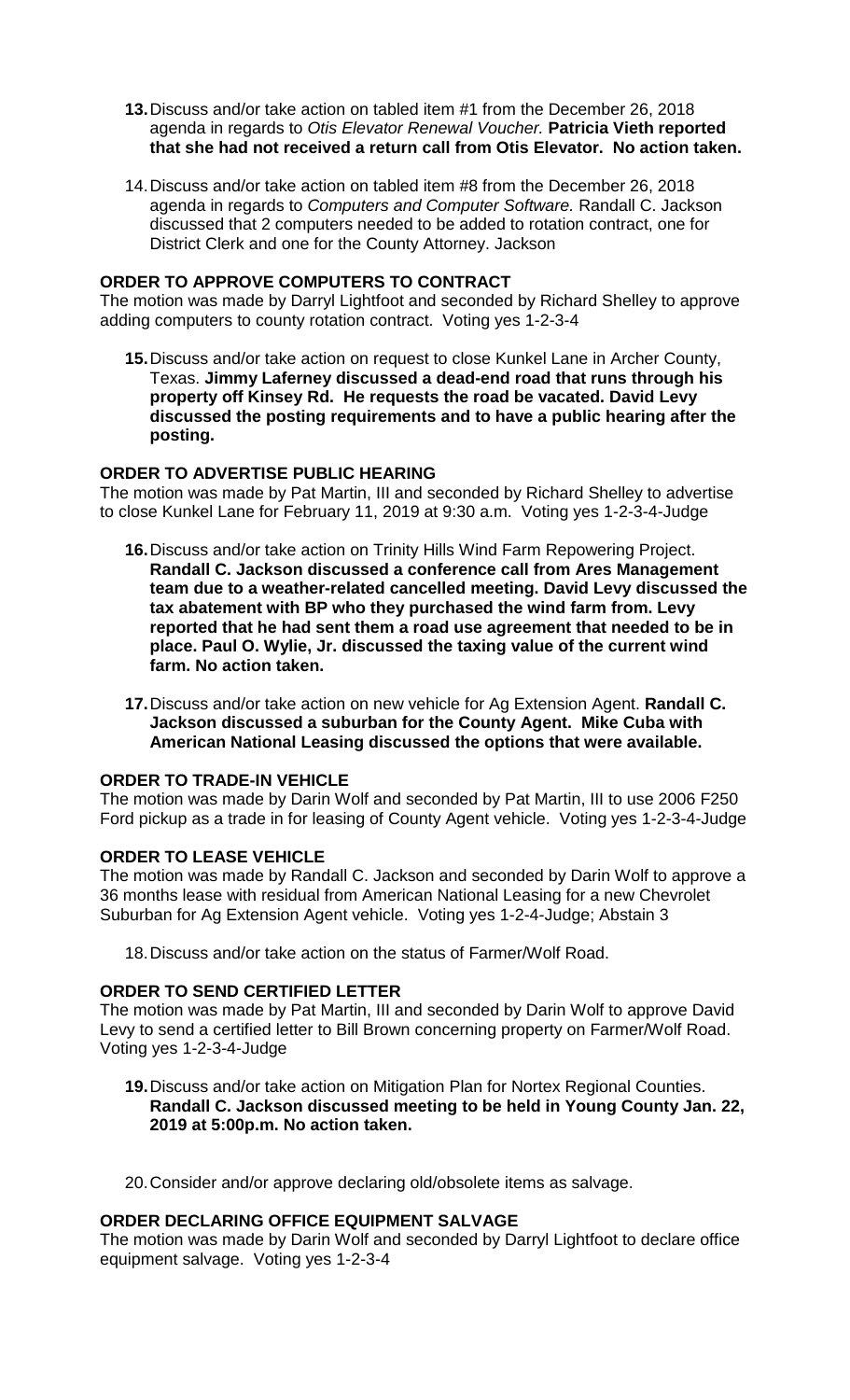JP 1 Office Computer Compaq 6015DGS2B219 Keyboard IBM 2804149 Mouse 23-092010 IBM Keyboard 76198-OEM7954656-10610 **Computer** IBM Computer 8189UDKCGW9CH Microsoft Mouse APC 3B0740X35689 Keyboard CN-0DJ45P Dell Mouse IBM Monitor 55WYN69 d-link switch DRL726C022025 HP CD-Writer 8230EC4504A Net-gear switch 1YG2023C000E2B

County Judge Office Fax Machine<br>PRODUCT # HP fax 1020xi<br>C8581A MODEL# C8581A FCC REG. # 2M6MUL-42027-FA-E ADDING MACHINE PRODUCT # SHARP EL-2192GII SERIAL # 60221251

Storage Vault 3 metal roller shelves 1 24 drawer pull shelf 4 36 drawer pull shelves 2 30 drawer pull shelves 1 25 drawer pull shelf Miscellaneous computer parts Miscellaneous printer parts

District Clerk **Computers** IBM 8189UDU KCGW9FX IBM 8189UDU KCGW9FA Dell 9B2MFC1

Tax Assessor/Collector **Printers** HP CBS16A CNDY218348 Dell 5310n CN-0JD416-72385-6AL-0FLP

# **ORDER TO ADVERTISE FOR BIDS ON SALVAGE PROPERTY**

The motion was made by Darryl Lightfoot and seconded by Pat Martin, III to advertise bids on salvage property for Monday, January 28, 2019 at 10:00 a.m. Voting yes 1-2-3- 4-Judge

21.Adjourn into Executive Session.

#### **ORDER TO ADJOURN INTO EXECUTIVE SESSION**

The motion was made by Darin Wolf and seconded by Pat Martin, III to adjourn into executive session per Government Code 551.071(1) Consultation with Attorney about pending or contemplated litigation or settlement offers. Voting yes 1-2-3-4-Judge

Executive session convened at: 10:54 a.m.

Executive session adjourned at: 11:54 a.m.

# **ORDER TO ADJOURN EXECUTIVE SESSION**